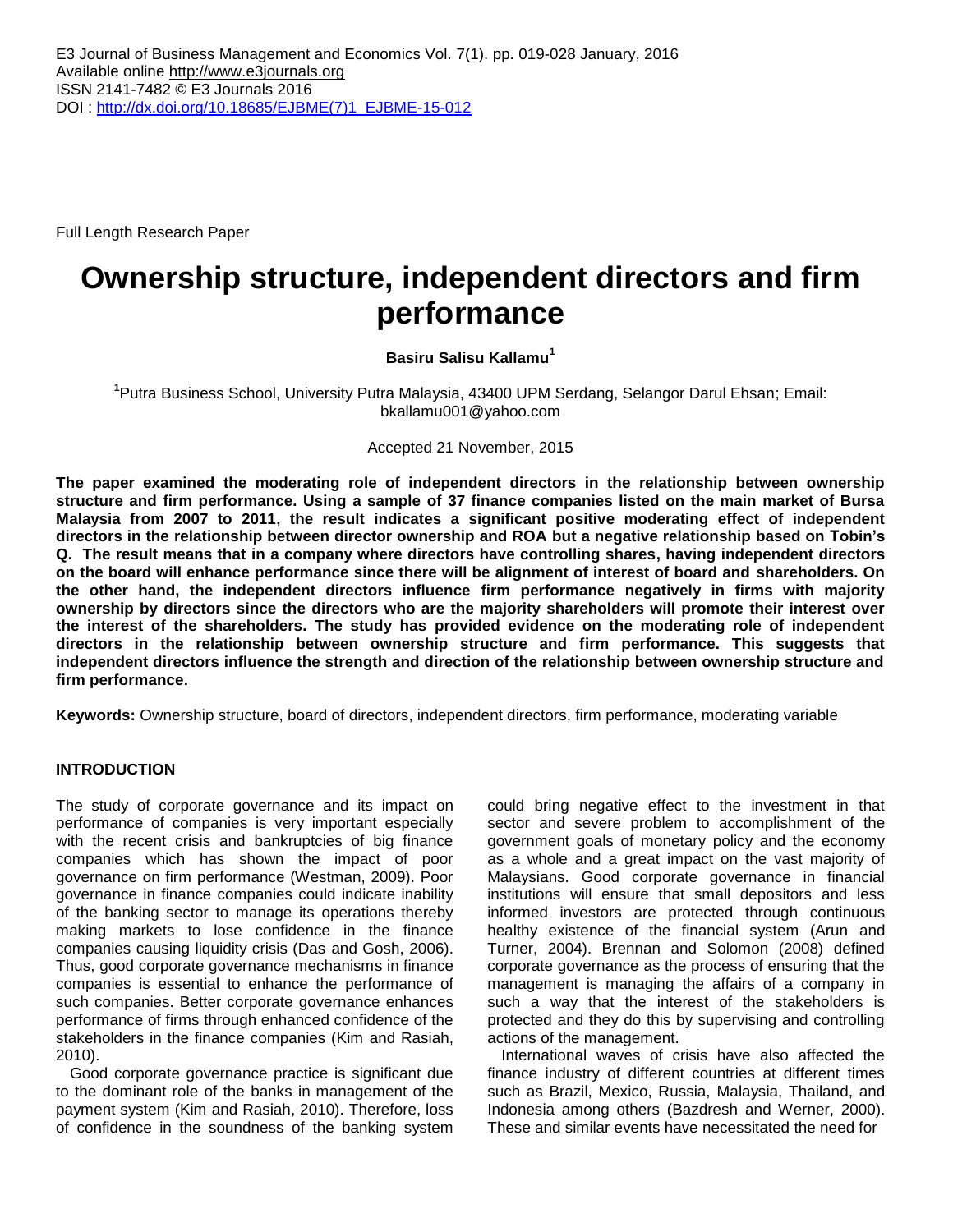closer monitoring of firms, review and reforms in corporate governance practices of firms especially finance firms (Leuz and Wysocki, 2008). As a result of the corporate frauds and the various crises that led to the companies' poor performance in different parts of the world, the regulatory authorities and the accounting profession responded by developing and improving corporate governance codes to strengthen corporate governance practice and put measures to ensure compliance by companies (Ghazali, 2010). Corporate governance was developed to oversee how the board is discharging its functions, the various safeguards that are adapted to protect shareholders interest and to provide guidance to the board on how to discharge those responsibilities more effectively (Brown, Beekes and Verhoeven, 2011).

The recent global financial crisis had negative impact on economies of different countries of the world and the impact came in different forms varying from decrease in external trade, foreign direct investment, collapse of capital market, fall in value of currencies, increase unemployment, large expenditure by the authorities to rescue the affected companies and ultimately decrease in economic growth (Atik, 2009). The crisis was caused among other things by the nature of ownership structure which provided little incentive for monitoring by the dispersed shareholders, weakness in corporate governance monitoring mechanism such as the board (Westman, 2009).

Poor performance of the finance companies because of poor governance could cause liquidity problem in the financial system that in turn could lead to crisis in the economy and the eventual loss of confidence in the banks (Htay, Ab. Rashid, Adnan, and Meera, 2011). Stakeholders of finance companies have different interest, equity holders are concerned about the value of their investment which could decrease if there is poor performance while the debt holders and depositors are interested in ensuring their investments and deposits are safeguarded (Turlea, Mocanu and Radu, 2010).

The intermediary role played by banks in an economy makes corporate governance in the banks very important since poor corporate governance could lead to poor management of the business of the banks thereby affecting their performance and the performance of other sectors that depend on them for financing (Htay et al., 2011). The effectiveness of corporate governance mechanisms aimed at enhancing performance in finance companies is of interest to people because of the extent of losses suffered by investors and the general public from the global financial crisis, Asian financial crisis and the various corporate failures and crisis in the banking sector which seems to be a recurring event with financial crisis occurring about eleven times in thirty years (Dermine, 2011).

Finance sector in Malaysia is important as a result of the role it plays in the implementation of government

economic programmes and policies such as 'national economic programme/National economic policy, 1971(NEP) and National development policy, 1991 (NDP) (Kim and Rasiah, 2010, p.16). In addition government has reasonable amount of investment in the sector and the sector makes the highest contribution to GDP after manufacturing, trade and service sector [\(http://www.epu.gov.my\)](http://www.epu.gov.my/).

Prior studies have found that the relationship between corporate governance mechanisms and performance is inconclusive and is influenced by firm characteristics and other factors beyond firms control implying that the relationship between governance mechanisms and performance is not clear and differs within industries/sectors and between companies (Brown et al., 2011). In addition, prior studies on the impact of ownership structure and independent directors on firm performance have reported inconsistent results. This contradictory evidence on the impact of ownership structure and independent directors indicates that ownership structure and independent directors may have indirect effect on firm performance suggesting that further study is needed.

It further means that the impact of independent directors and ownership has not been fully explored. If the moderating role is not examined, the influence of both ownership and independent directors on firm performance may not be fully considered. This could explain the reason why prior studies are inconsistent since the impact of ownership on firms performance may be dependent on other factors. Therefore by examining the indirect effect of independent directors on the relationship between ownership structure and firm performance, the study hopes to fill this gap. In addition, prior studies only examined direct impact of ownership and independent directors on firm performance.

The indirect impact of independent directors on the relationship between ownership and firm performance has not been given adequate attention by prior studies (Hsu, Wang and Hsu, 2012) therefore the impact of board attributes have not be examined in a comprehensive way and this could explain the inconclusive results from prior studies. The study could enable investors to evaluate the corporate governance practices of companies and determine the mechanisms that influence the performance of various finance companies when certain groups of shareholders control the firm.

This could enable them to identify companies with good corporate governance mechanisms that will ensure the protection of their interest and safeguard their investments. Secondly, the study provides directors with information on the impact of independent directors on the relationship between ownership and firm performance thereby enhancing their understanding of the impact of independent directors on firm performance and enables them to structure their boards accordingly.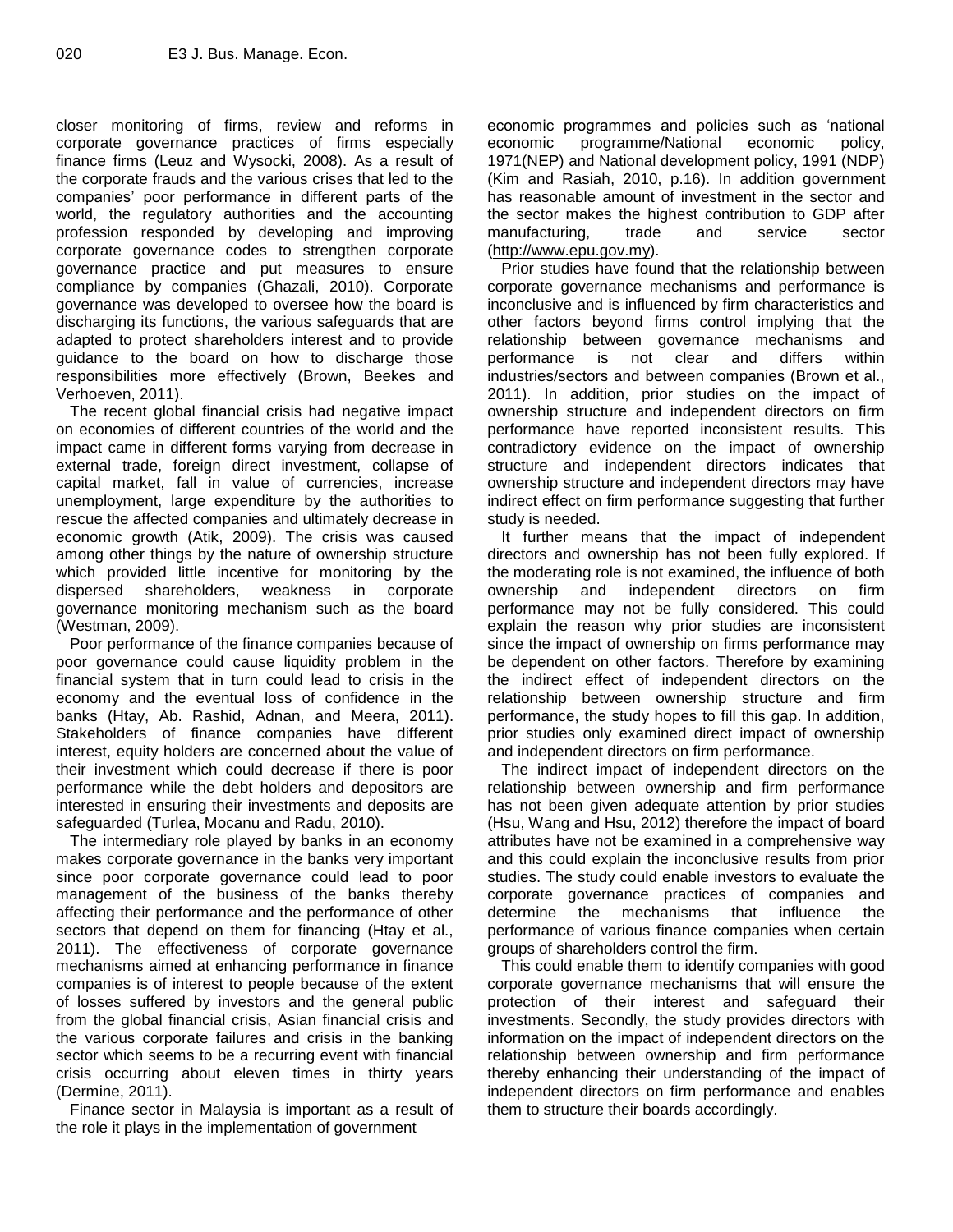Finally, the findings will enable regulators to know the appropriate mechanism to recommend for companies based on the ownership structure in a particular company. The rest of the paper is organized as follows. Section two contains review of literature while section three contains the theoretical background and hypotheses development. Section four presents the research methodology. Section five contains the result of the study. Section six presents results from additional analyses while section seven concludes the paper.

## **Literature review**

Ownership structure may be determined based on the ownership of controlling shares in a firm by either management, directors, founding family, institutional shareholders or government (Ghazali, 2010; Aguilera, Desender and De Castro, 2011). Studies have shown that concentrated ownership which is a common feature of ownership structure in developing countries is associated with better accounting performance in Malaysian companies (Haniffa and Hudaib, 2006; Mokhtar et al., 2009). The legal system of a country influences the nature of ownership structure of companies. In countries with common law, shareholdings are mostly dispersed and there are investor protection laws to protect the interest of investors whereas concentrated ownership and less investor protection laws characterized the code law countries (Brown et al., 2011).

Furthermore, ownership structure determines the extent of monitoring of the company's affairs. Where there is concentration of ownership in hands of small number of shareholders, these shareholders or their representatives on the board are likely to be actively involved in performing control and service functions thereby reducing agency problems and enhancing performance (Zahra and Pearce, 1989; Shan and Mclver, 2011). On the contrary, Adnan, Htay, Ab Rashid and Meera (2011) found that the concentration of shares is negatively related with performance especially where it is in the hands of insiders or institutional shareholders. In another perspective, Zulkafli and Abdul Samad (2007) found that all the types of ownership are negatively related with firm performance.

Institutional shareholders includes mutual funds, pension funds, hedge funds, insurance companies and other non-banking organizations that invest their funds in shares and bonds of other firms (Aguilera et al., 2011). Their main concern is to maximize financial gain from their investment. According to Haat, Abdul Rahman and Mahenthiran (2008) investment by foreign institutional shareholders increases competition in the market because firms struggle to attract those investors and this therefore may force domestic firms to restructure to meet up with expectations of foreign investors.

The restructuring could take the form of technological

improvement, and changes in the range and quality of goods and improvement in corporate governance (Haat et al., 2008). In addition, this pressure will make the domestic companies to improve their corporate governance practices to at least the level of the foreign companies. Praptiningsih (2009) found that foreign institutional ownership is negatively related with firm performance. The ownership structure of banks in Malaysia is characterized by concentration of ownership with foreign investors, family or government as the controlling shareholders (Thillainathan, 1999).

Institutional shareholders in Malaysia control 51.03% of shares in top ten companies based on market capitalization and are broadly classified into pension funds, mutual fund and life insurance companies and include institutional investors such as Employee provident fund (EPF), Lembaga Tabung Haji and Permodalan Nasional Berhad (Saleh, Zulkifli and Muhamad, 2010). These institutional shareholders significantly influence corporate governance in firms listed in Bursa Malaysia due to the competition to attract investment by these institutional investors.

Institutional investors participate actively in governance of companies in different countries of the world such as CALPERS in US, in Malaysia, local institutional investors such as 'Permodalan Nasional Berhad' (PNB) and Armed forces fund board (LTAT) participate actively in the governance and monitoring of performance of companies through research and client visit (Thillainathan, 1999).

# **THEORETICAL BACKGROUND AND HYPOTHESES DEVELOPMENT**

## **Agency theory**

Agency theory suggests that the agent will act in a way that will promote his interest instead of the interest of the principal unless proper corporate governance mechanisms are put in place to prevent that (Jensen and Meckling, 1976). The agency problem is expected to be minimal when the interest of the agent and the principal is aligned through ownership of stake in a company by the management and directors. Ownership structure in most developing countries is highly concentrated in the hands of small group of shareholders this creates an agency problem between the majority and minority shareholders (Carcello, Hermanson and Ye, 2011). Thus, majority shareholders may transfer economic resources to themselves and try to promote their interest over the interest of the minority shareholders.

In order to protect the minority shareholders, independent directors are appointed to the board to serve as check on the management and executive directors (Brown et al., 2011). The extent of agency problem resulting from the ownership structure of a firm may affect the performance of a company and the performance of a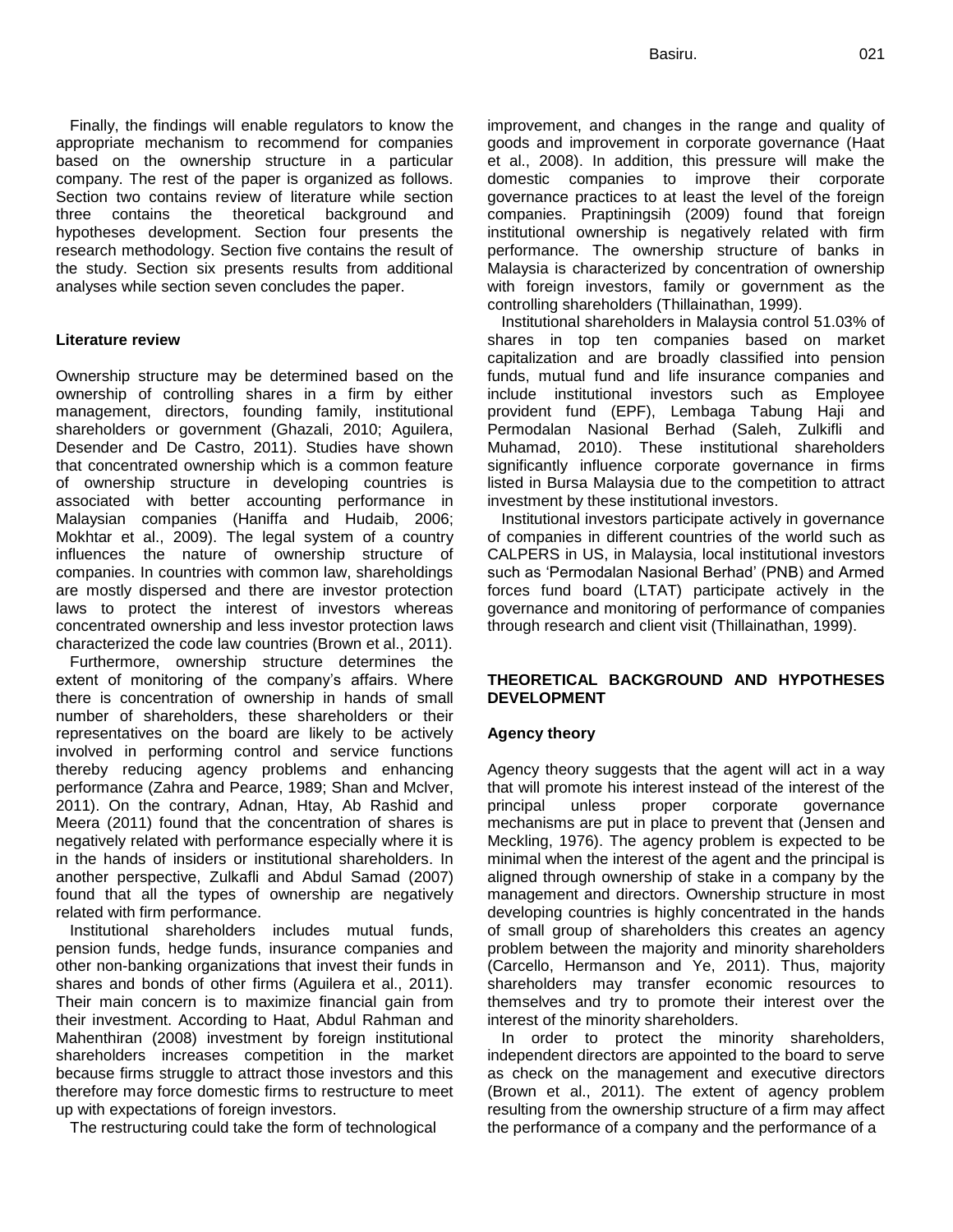firm may also affect its ownership structure when shareholders of a poorly performing firm decide to dispose their shareholdings thereby altering the ownership structure (Brown et al., 2011).

# **Stewardship theory**

The theory focuses on how facilitative and empowering the structure in an organization are and suggests that having more executives on the board will increase effectiveness and produce superior results than having only independent directors (Donaldson and Davis, 1991). The theory is based on the assumption that the managers want to do good work by safeguarding the assets of the business and that there is no problem of motivation of managers. Therefore difference in performance arises from whether the structural situation in which the executive is situated enables effective action by the executive (Donaldson, 1990). The structures according to them will facilitate this goal if the role expectations are clear and consistent and if the senior management is empowered and authorized.

Stewardship theory assumes that when the interest of the steward conflict with the interest of the owner the interest of the owner will prevail because the steward gives higher value to the company and works hard to achieve greater returns for the company and owners (Al Mamun, Yasser and Rahman, 2013). In addition, the theory assumes that the actions of the steward are aligned to the interest of the principal and that motivation of the steward will be in the form of intrinsic reward which is difficult to measure and different from the agency theory where the focus of the reward to managers is extrinsic in nature. Stewardship theory contradicts agency theory which believes that people are selfcentered and individualistic (Al Mamun et al., 2013). Stewardship theory suggest that due to the information and knowledge advantage of the management, better performance is likely to be associated with greater managerial trust and powers (Donaldson and Davis, 1991). Stewardship theory suggests that the presence of executive directors on the board and board subcommittees will enhance performance of companies as a result of the technical knowledge and information advantage of the inside directors (Ntim, 2009). Therefore, based on stewardship theory, where directors have majority shareholding, independent directors may not positively influence firm performance. In other words, where shareholders save as directors on companies, having independent directors on the board may not be a good monitoring mechanism.

# **Moderating role of independent directors**

Board of directors by definition refers to the internal

governing mechanism that shapes the firm's governance (Brown, et al., 2011). The Cadbury report requires all public companies to be headed by an effective board appointed by the shareholders which will lead and control the company (Cadbury Report, 1992). The board monitors and advises the management (Aguilera et al., 2011), makes strategic decisions for the business, provides leadership to the company and performs supervisory roles with respect to the activities of the management (Zahra and Pearce, 1989).

The revised Malaysian Code on Corporate Governance (MCCG, 2007) also provided that all listed companies should have a board of directors and that the board should have a balance between executive and nonexecutive directors so that the decisions of the board are not dominated by a certain group or individuals. Independent directors are directors who have no affiliation with the company except in their capacity as directors (Brown, et al., 2011).

The independent directors are non-executive directors with integrity, expertise and independence to balance the interest of various stakeholders (Ponnu, 2008). Their presence is to bring objectivity to the board decisions and ensure the interest of the company and minority shareholders are protected. Although most codes on corporate governance (such as MCCG, King's report) place emphasis on having boards with a majority of outside directors, evidence from prior studies indicate that having more outside directors on the board may reduce the level of board's involvement in strategic decision making.

This could be attributed to independence problem resulting from the role that CEO plays in selecting the directors and also due to inadequacy of time devoted to the work by outside directors (Zahra and Pearce, 1990). From agency theory perspective, the presence of outside or independent directors will help to reduce the agency problem in a company by monitoring the management and ensuring that the interest of the shareholders is protected and also helps reduce the opportunistic behaviour of the management thereby enhancing firm performance (Jensen and Meckling, 1976). Prior studies on the governance practices of Malaysian companies have shown that independent directors are ineffective in monitoring the management which accounts for poor governance practices leading to poor performance of such companies (Abdul Kadir, 1999; Ghazali, 2010).

Evidence from prior studies has shown that the impact of independent directors on performance of companies is mixed or inconclusive. While theoretically independent directors are supposed to reduce agency problem and enhance performance, some empirical findings have reported contrary results on the influence of independent directors on performance of companies.

While studies such as Pfeffer and Salancik (1978), Pearce and Zahra (1991), Bozec and Dia (2005), Rebeiz and Salameh (2006) found positive relationship between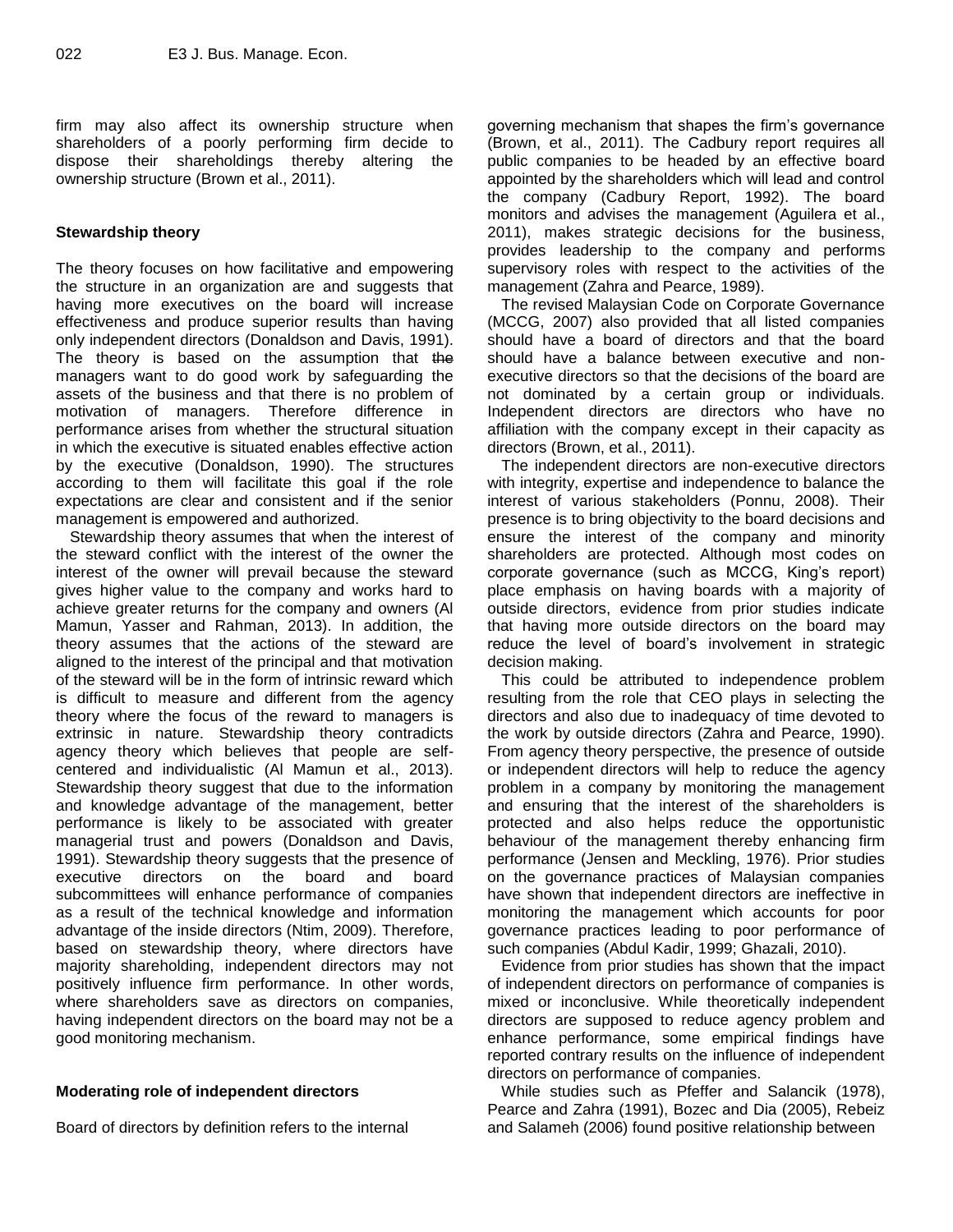independent directors and firm performance, Zulkafli and Abdul Samad (2007), Ponnu, (2008) and Adnan et al. (2011) found the opposite. Shan and Mclver (2011) also found positive relationship but only in larger companies. Furthermore, several studies have examined the impact of board composition on the performance of companies (e.g. Pfeffer and Salancik, 1978; Pearce and Zahra, 1990; Abdul Kadir, 1999; Ghazali, 2010; Adnan et al., 2011; Shan and Mclver, 2011) however, the specific role of independent directors in moderating the relationship between ownership structure and firm performance has not been tested (Hsu, Wang and Hsu, 2012).

In addition, the result of prior studies discussed above have also reported mixed results indicating that more research is needed to test the indirect impact of independent directors on the relationship between ownership structure and firm performance. Therefore, this study examines the moderating role of independent directors on the relationship between ownership structure and firm performance. Therefore, based on the above discussion, the following hypotheses were examined:

- H1 Independent directors positively moderate the relationship between direct director ownership and firm performance.
- H2 Independent directors positively moderate the relationship between indirect director ownership and firm performance.
- H3 Independent directors positively moderate the relationship between institutional ownership and firm performance.
- H4 Independent directors positively moderate the relationship between state ownership and firm performance.

## **METHODOLOGY**

#### **Sample, source and description of data**

The study used secondary data extracted from the annual reports of companies listed on the main market of Bursa Malaysia. The annual reports were downloaded from the website of Bursa Malaysia or company websites. The data comprised corporate governance and finance data. The corporate government data was manually extracted from the annual reports of the companies while the financial information was obtained from Bloomberg data base. The unit of observation involves 37 finance companies and the observation period covered year end 2007 to 2011.

#### **Measure of firm performance**

Prior studies on performance used different measures of performance such as ROE, ROA, efficiency

(Kim and Rasiah, 2010), EPS, stock price and dividend payable to measure performance of companies (Ponnu, 2008). This indicates that there is no consensus on the best method of measuring performance. This study will use both accounting (ROA) and market measures of performance (Tobin's Q) similar to prior studies such as Abdullah, (2004), Mokhtar et al., (2009), Zulkafli and Abdul Samad (2007).

Although 'Market measures of performance are more objective than accounting based measure' (Gani and Jermias, 2006; p.303), they are also considered inappropriate because they are extracted from annual reports which are historical and subject to manipulation by management (Ntim, 2009). Accounting based measures are preferable in the context of corporate governance study because they reflect the ability of the management in adding value to the firm (Hutchinson and Gul, 2004). According to Westman (2009), the starting point for evaluating the performance of banks is the efficiency of their operations.

Market based measure of performance

Market measures of performance may reflect more than the financial operating performance of organizations such as investors' sentiments and perception on future cash flow (Shane and Spice, 1983). Tobin's Q indicates the financial strength of a firm and serves as a market measure of performance. The use of the market measure of performance (Q-ratio) could enhance the reliability of the result since Tobin's Q ratio is forward looking in nature. It represents perception and the value investors attach to a company. The use of original Tobin's Q ratio is difficult due to the difficulty of obtaining data for the computation such as the replacement cost of assets; therefore a close approximation of the ratio was used (Ntim, 2009).

Although Tobin's Q has been used widely in both corporate governance and finance studies, it has been criticized due to the way it is measured, its data requirements and computational efforts required for its computation which make studies use approximation instead of the original Tobin's Q (Chung and Pruitt, 1994). In addition, it is also considered similar to the accounting based measures which are calculated using historical data due to the inclusion of figures which are from the balance sheet and based on historical cost in its calculation (Ntim, 2009). Furthermore, the use of financial data could also subject the Tobin's Q ratio to manipulation by the management.

High Tobin's Q ratio may not reflect the actual performance of a company since the market valuation of a firm could be influenced by other factors such as speculation (Henwood, 1998). Since both measures of performance have shortcomings, combining the two in a study will ensure that one will address the weakness of the other. Following prior studies (Davies, Hillier and McColgan, 2005; Kashif, 2008; Goetz, Laeven and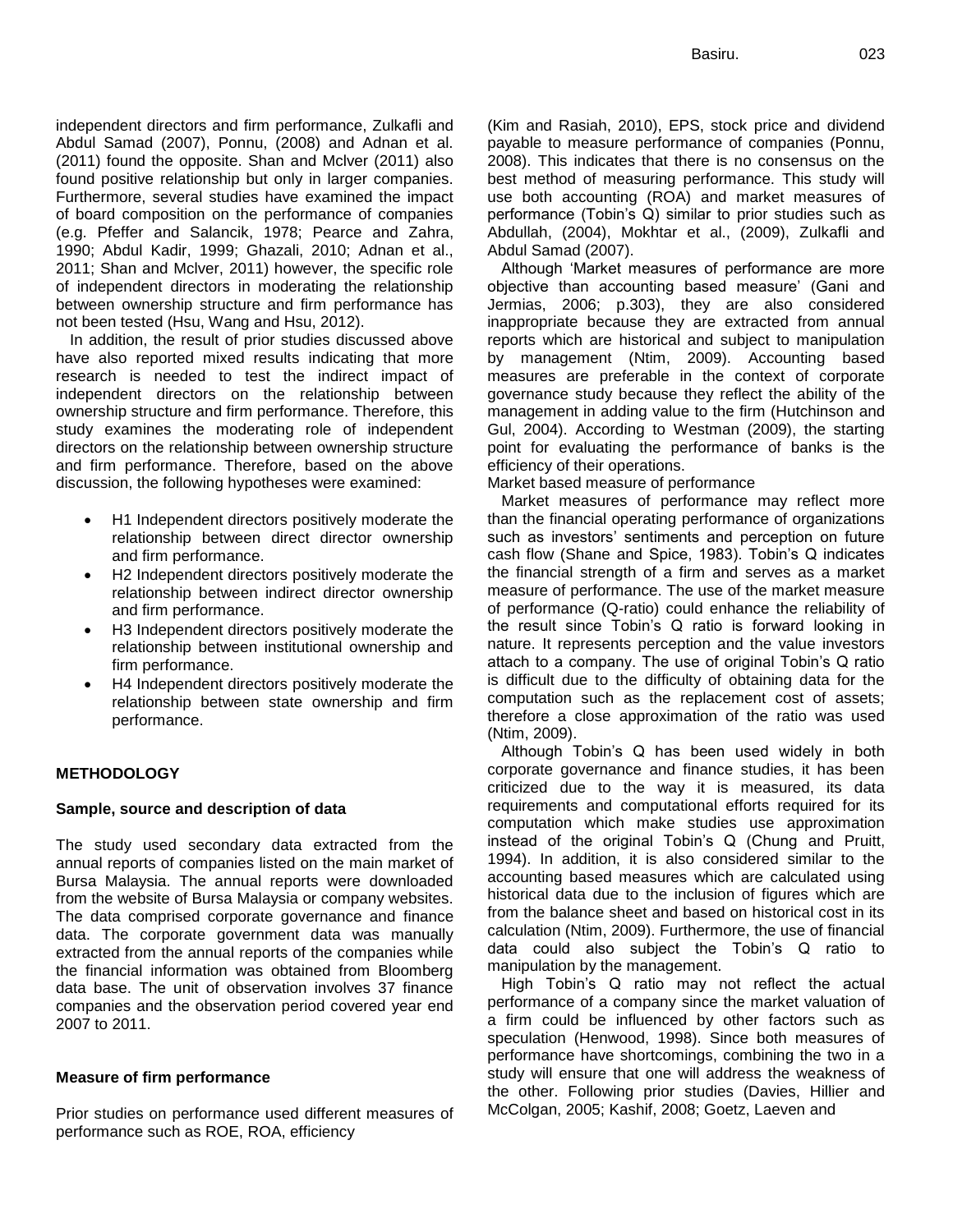| Table 1: Summary of result of descriptive statistics |
|------------------------------------------------------|
|------------------------------------------------------|

| 0.024 | 0.007    | 0.030 | 0.100 | 0.503    | 0.117 | 0.043 | 0.064 | 0.481    |
|-------|----------|-------|-------|----------|-------|-------|-------|----------|
| 0.015 | 0.010    | 0.001 | 0.019 | 0.520    | 0.004 | 0.038 | 0.040 | 0.500    |
| 0.079 | 0.013    | 0.240 | 0.540 | 0.900    | 0.845 | 0.088 | 0.310 | 0.777    |
| 0.002 | 0.009    | 0.000 | 0.000 | 0.000    | 0.000 | 0.025 | 0.025 | 0.000    |
| 0.019 | 0.004    | 0.059 | 0.149 | 0.276    | 0.197 | 0.012 | 0.056 | 0.111    |
| 1.253 | $-1.134$ | 2.106 | 1.553 | $-0.209$ | 1.924 | 0.737 | 1.183 | $-0.458$ |
| 3.265 | 2.362    | 6.144 | 4.427 | 1.675    | 5.916 | 2.675 | 4.725 | 4.451    |
| 142   | 142      | 142   | 142   | 142      | 142   | 142   | 142   | 142      |
|       |          |       |       |          |       |       |       |          |

Note: ROA= return on assets, DV=Tobin's Q, DDO=direct director ownership, IDDO=indirect director ownership, IO=institutional ownership, GO=government ownership, FS=firm size, LEV=leverage, ID=independent directors.

Levine, 2011; Al-Saidi and Al-Shammari (2013), Tobin's Q is defined as follows:

Tobin's 
$$
Q = \frac{MVE + total debt + preference shares + minority interest  
\nBook value of total assets
$$

\n(Note: MVE = Market value of equity)

## **Control variables**

In order to reduce the possibility of wrong conclusion that could result from omitting variables that can predict performance and also to reduce omitted variable bias and endogeneity problem, two control variables (firm size and leverage) were added to the regression model (e.g. Pathan, 2009; Praptiningsih, 2009; Tao and Hutchinson, 2013). Size of a company could influence its performance through availability of more resources at its disposal and through enhanced monitoring due to the high agency problem in such type of organizations (Haniffa and Hudaib, 2006). Multiple regression analysis was used to test the relationship. The hypotheses developed above were examined using the following model:

 $FP_{it}=a_0 +$  $\beta$ <sub>1</sub>DDO\*ID<sub>it</sub> +  $\beta$ <sub>2</sub>IDDO\*ID<sub>it</sub> +  $\beta$ <sub>3</sub>IO\*ID<sub>it</sub> +  $\beta$ <sub>4</sub>GO \* ID<sub>it</sub> +  $\beta$  <sub>5</sub>FSIZE<sub>it</sub> +  $\beta$  <sub>6</sub> LEV<sub>it</sub> +YD+  $\varepsilon$ <sub>it</sub>

The variables in the research model will be operationalized as follows:

FP= firm performance (ROA and Tobin's Q) ID= proportion of independent directors to total number of directors on the board

| $DDO=$                        | percentage of direct ownership |  |                                          | bv |
|-------------------------------|--------------------------------|--|------------------------------------------|----|
| directors                     |                                |  |                                          |    |
| IDDO=                         |                                |  | percentage of indirect ownership         | bv |
| directors                     |                                |  |                                          |    |
| IO=                           |                                |  | percentage of ownership by institutional |    |
| shareholders                  |                                |  |                                          |    |
| GO=                           |                                |  | percentage of ownership by government    |    |
| FSIZE=                        | log of total assets            |  |                                          |    |
| LEV=                          | total debt over equity         |  |                                          |    |
| <b>DECIII T AND ANAI VOIC</b> |                                |  |                                          |    |

# **RESULT AND ANALYSIS**

### **Descriptive statistics**

The descriptive statistics presented in Table 1 indicates that the data is normally distributed since the skewness and kurtosis values are less than  $\pm 3.00$  and  $\pm 10.00$ (Kline, 1998). In addition to the test of normality based on skewness and kurtosis for individual variables, group normality test was performed for the model and the result indicates no normality problem. Furthermore, heteroskedasticity test was performed and the heteroskedasticity and autocorrelation problem were addressed using the heteroskedasticity-consistent standard errors and white diagonal method for heteroskedasticity and autocorrelation respectively.

The linearity assumption of the OLS regression is also fulfilled since the values based on the Q-Q plot are within ±3.00 range (See Table 2). The model does not have any indication of multicollinearity problem since none of the bivariate correlation is greater than 0.7 (Pallant, 2005).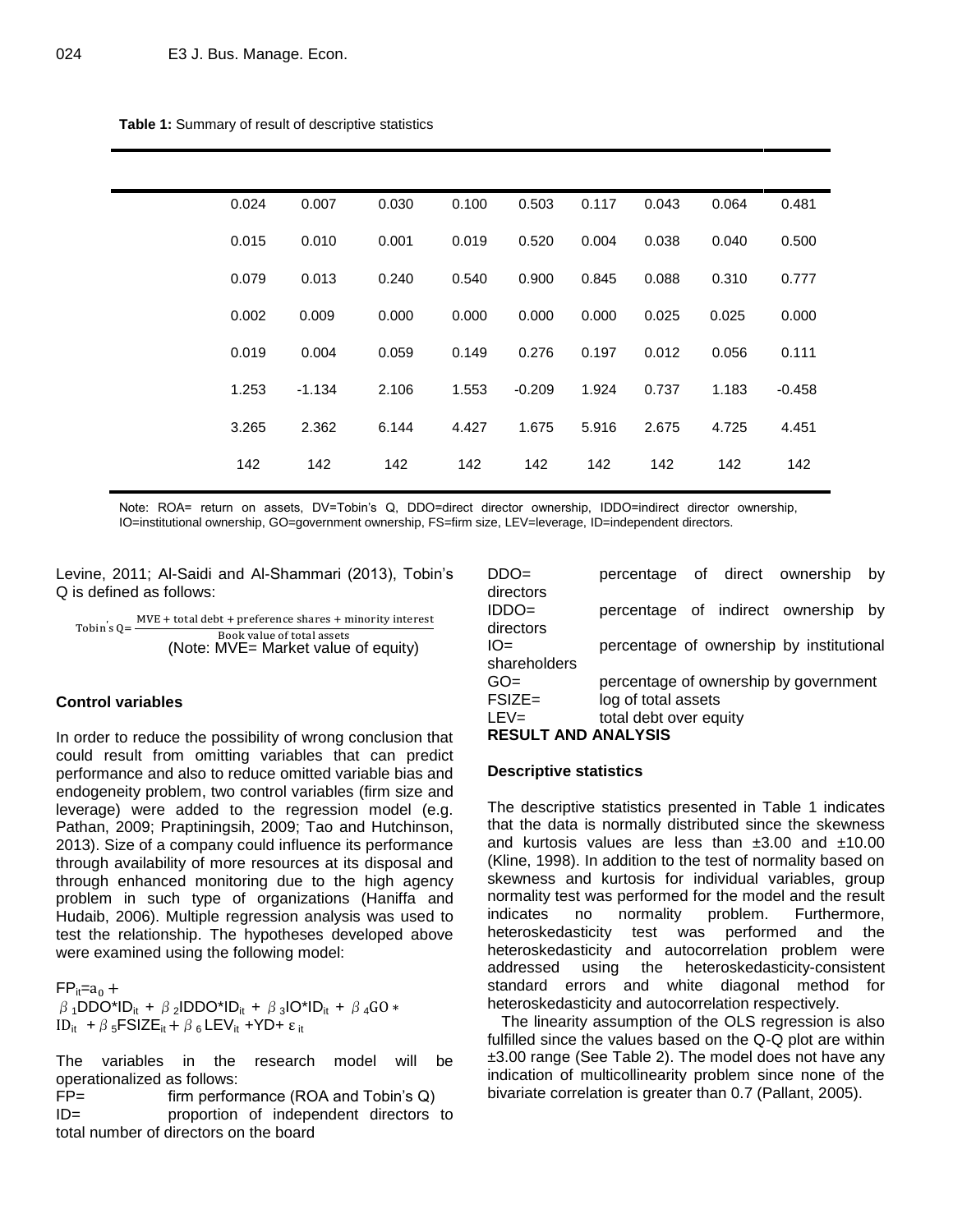## **Multivariate regression analysis**

The result of regression analysis presented below (See Table 3) indicates that there is a significant positive relationship between the variables examined and firm performance based on both measures of performance (ROA and Tobin's Q). The adjusted  $R^2$  0.180 (ROA) and 0.123 (Tobin's Q) indicates that the variables collectively explain approximately 18% and 12% of the variation in firm performance. The f-statistics are large 5.037 and 3.572 and the corresponding p-value is significant (p<0.01) or lower than the alpha value of 0.05 in both cases.

The second hypothesis predicted that independent directors moderate the relationship between indirect ownership by directors and ROA. The result indicates that independent board significantly (p<0.01) moderates the relationship between indirect ownership by directors

Basiru. 025

| 1.000     | $-0.048$ | $-0.024$ | 0.284    | $-0.138$ | $-0.182$ | $-0.003$ | $-0.468$ | $-0.007$ |
|-----------|----------|----------|----------|----------|----------|----------|----------|----------|
| $-0.048$  | 1.000    | 0.167    | $-0.228$ | 0.164    | $-0.142$ | 0.064    | $-0.356$ | $-0.167$ |
| $-0.0240$ | 0.167    | 1.000    | 0.070    | 0.042    | $-0.195$ | $-0.099$ | $-0.162$ | 0.047    |
| 0.284     | $-0.228$ | 0.070    | 1.000    | $-0.367$ | $-0.298$ | $-0.208$ | $-0.078$ | 0.204    |
| $-0.138$  | 0.164    | 0.042    | $-0.367$ | 1.000    | $-0.332$ | 0.208    | $-0.138$ | $-0.066$ |
| $-0.182$  | $-0.142$ | $-0.195$ | $-0.298$ | $-0.332$ | 1.000    | 0.062    | 0.445    | 0.114    |
| $-0.003$  | 0.064    | $-0.099$ | $-0.208$ | 0.208    | 0.062    | 1.000    | 0.082    | $-0.148$ |
| $-0.468$  | $-0.356$ | $-0.162$ | $-0.078$ | $-0.138$ | 0.445    | 0.082    | 1.000    | 0.207    |
| $-0.007$  | $-0.167$ | 0.047    | 0.204    | $-0.066$ | 0.114    | $-0.148$ | 0.207    | 1.000    |

**Table 2:** Result of correlation analysis

Note: ROA= return on assets, DV=Tobin's Q, DDO=direct director ownership, IDDO=indirect director ownership, IO=institutional ownership, GO=government ownership, FS=firm size, LEV=leverage, ID=independent directors.

|  | Table 3: Summary of multivariate regression based on ROA |  |
|--|----------------------------------------------------------|--|
|--|----------------------------------------------------------|--|

|      | 0.025536(4.365862)***      | 0.025492(4.333344)***      | 0.017246(1.655484)     |
|------|----------------------------|----------------------------|------------------------|
|      | 0.002482(0.062870)         | 0.000248(0.006115)         | $-0.141452(-1.317899)$ |
|      | 0.066492(3.700802)***      | 0.066375(3.648191)***      | 0.064869(1.634374)     |
|      | $-0.010788(-1.073911)$     | $-0.010565(-1.037961)$     | 0.000759(0.035417)     |
|      | 0.013249(0.877184)         | 0.012785(0.838729)         | 0.028644(0.918534)     |
|      | 0.190473(1.878758)*        | 0.187289(1.833081)*        | 0.203764(1.232163)     |
|      | $-0.138982(-6.041342)$ *** | $-0.136992(-5.855997)$ *** | $-0.046547(-0.882595)$ |
| 2008 | $-0.004137(-1.071570)$     | $-0.004063(-1.087105)$     | $-0.003480(-0.923745)$ |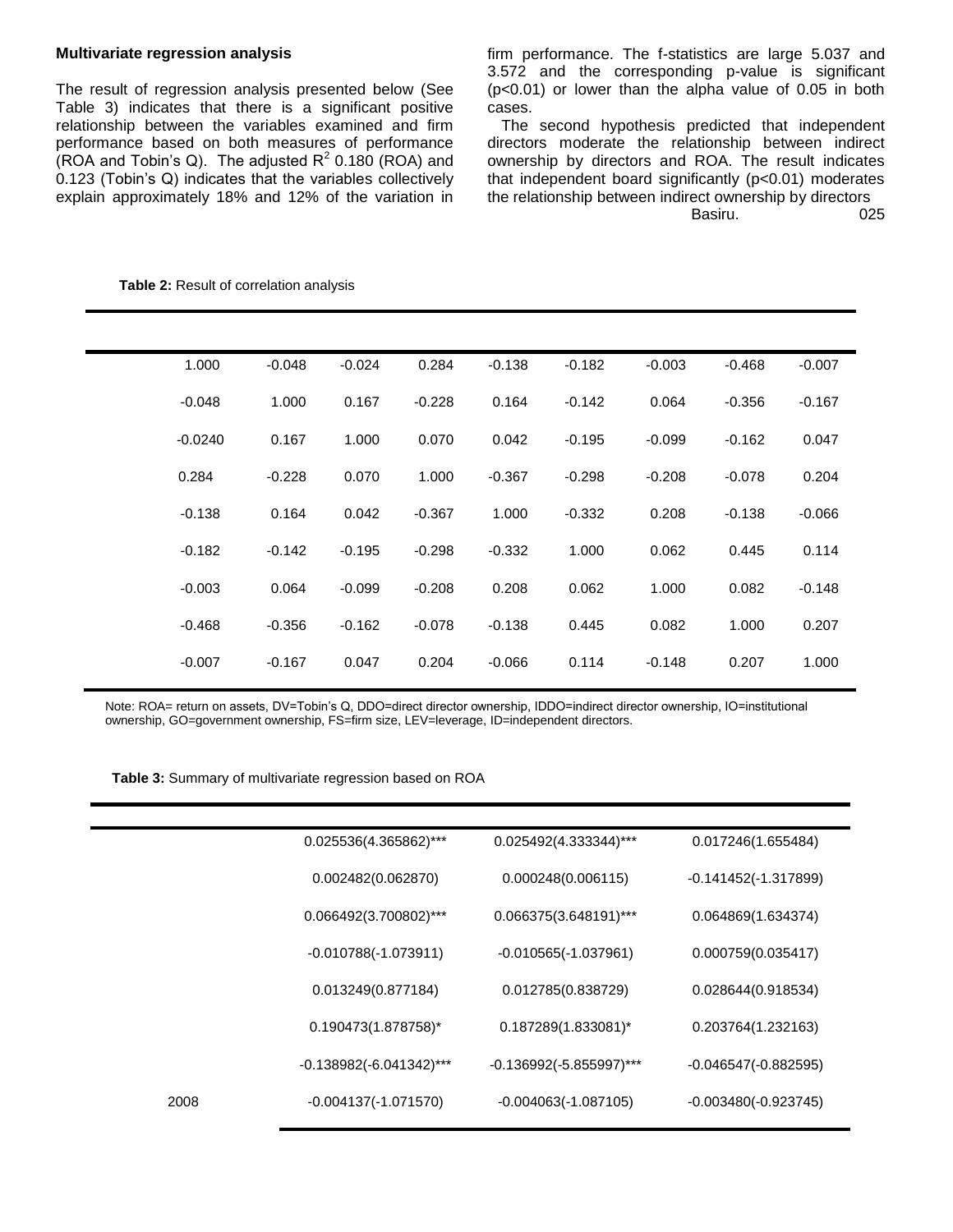| $-0.004595(-1.184393)$ | $-0.004529(-1.205398)$ | $-0.003659(-0.946111)$ |
|------------------------|------------------------|------------------------|
| $-0.004572(-1.182225)$ | $-0.004492(-1.199176)$ | $-0.003155(-0.819976)$ |
| 0.001190(0.303759)     | 0.001348(0.355399)     | 0.002546(0.666578)     |
| 0.241912               | 0.225523               | 0.437712               |
| 0.198091               | 0.180756               | 0.248915               |
| 5.520555***            | 5.037659***            | 2.318422***            |
| 1.597205               | 1.643900               | 2.081159               |
| <b>NA</b>              | 14.100688(0.1684)      | <b>NA</b>              |
|                        |                        |                        |

NOTE:\*, \*\*. \*\*\* Significant at 10%, 5% and 1% level. Coefficient presented first and t-statistics in parenthesis. ROA=return on asset, REM=random effect method, fixed effect method. DDO=direct director ownership, IDDO=indirect director ownership, IO=institutional ownership, GO=government ownership, ID=independent directors.

and firm performance (ROA and Tobin's Q) meaning that the hypothesis is supported. The relationship is positive in case of ROA but negative in case of Tobin's Q. The positive sign is empirically in line with agency theory which suggests that independent directors on the board will help to ensure that the agent acts in the interest of all principals thereby protecting the other shareholders from expropriation of the company's assets by the directors for their own benefit (Al Mamun, 2013; Jesnse and Meckling, 1976).

In addition, where directors have majority shareholdings, presence of independent directors will 026 E3 J. Bus. Manage. Econ.

ensure that directors do not engage in non-value adding activities such as unrelated diversification that will not benefit the firm (Ntim, 2009; Vishny and Shleifer, 1987). The negative direction in case of Tobin's Q is theoretically inconsistent with agency theory and in line with stewardship theory which suggests that due to the information and knowledge of the business possessed by executive directors, better performance will be achieved if management are given more power and allowed to independently take decisions (Donaldson and Davis, 1991). The independent directors moderate the relationship between director ownership and firm

**Table 4:** Summary of multivariate regression based on Tobin's Q

| $0.008504(5.797919)$ ***<br>0.017246(1.655484)       |
|------------------------------------------------------|
| 0.004787(0.408170)<br>$-0.141452(-1.317899)$         |
| $-0.010102(-2.135193)$ **<br>0.064869(1.634374)      |
| 0.001823(0.689703)<br>0.000759(0.035417)             |
| $-0.002092(-0.544813)$<br>0.028644(0.918534)         |
| 0.025827(1.042406)<br>0.203764(1.232163)             |
| $-0.027298(-4.367513)$ ***<br>$-0.046547(-0.882595)$ |
| 0.000193(0.273261)<br>$-0.003480(-0.923745)$         |
| 0.001042(1.456390)<br>$-0.003659(-0.946111)$         |
|                                                      |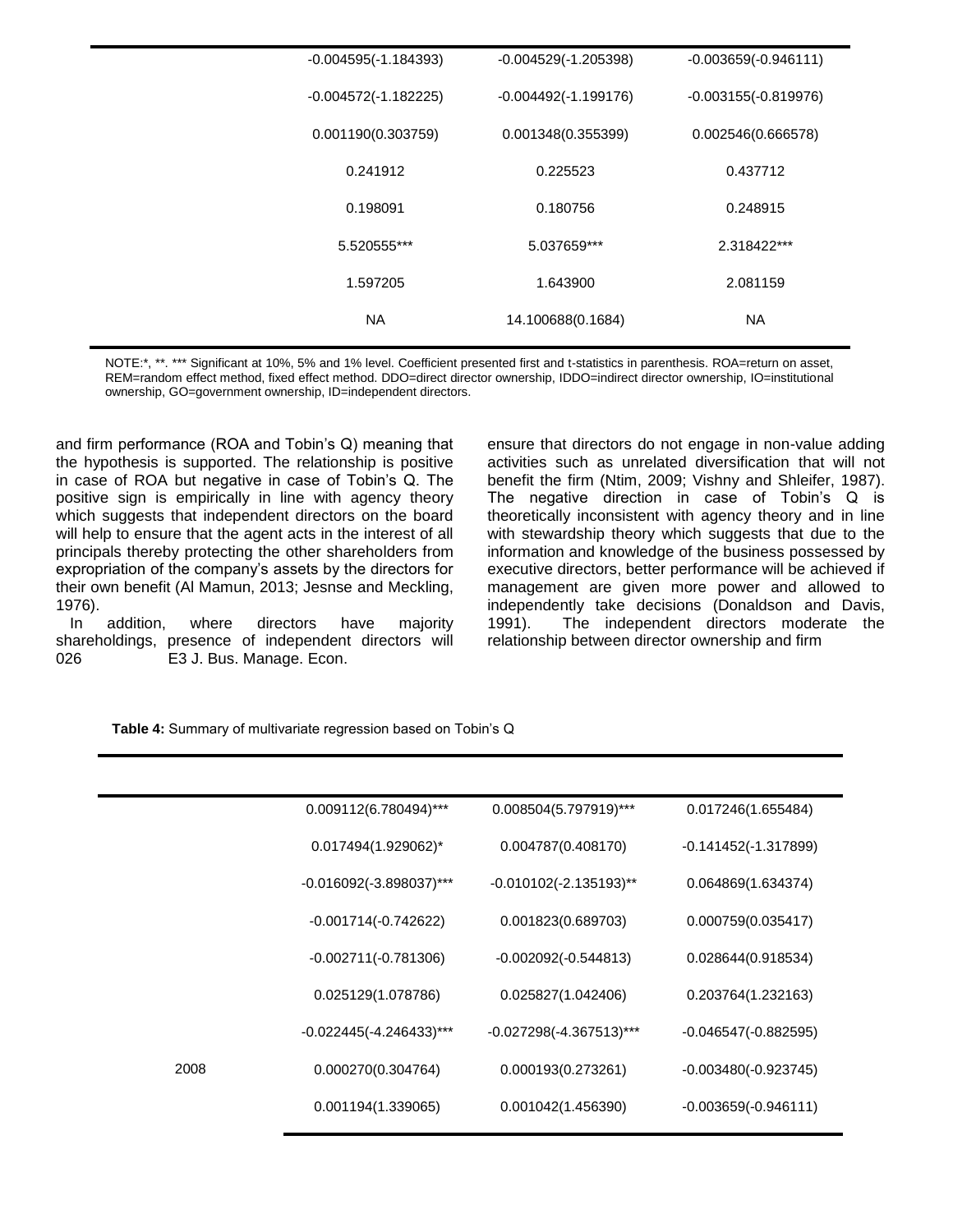| $-0.000133(-0.149845)$ | $-0.000188(-0.263827)$ | $-0.003155(-0.819976)$ |
|------------------------|------------------------|------------------------|
| $-0.000579(-0.643389)$ | $-0.000676(-0.939030)$ | 0.002546(0.666578)     |
| 0.254984               | 0.171148               | 0.437712               |
| 0.211919               | 0.123237               | 0.248915               |
| 5.920977***            | 3.572241***            | 2.318422***            |
| 0.909785               | 1.274569               | 2.081159               |
| <b>NA</b>              | 14.100688(0.1684)      | <b>NA</b>              |
|                        |                        |                        |

NOTE:\*, \*\*. \*\*\* Significant at 10%, 5% and 1% level. Coefficient presented first and t-statistics in parenthesis. REM=random effect method, fixed effect method. DDO=direct director ownership, IDDO=indirect director ownership, IO=institutional ownership, GO=government ownership, ID=independent directors.

performance by influencing the actions of directors who have majority shareholding. They do this by ensuring that directors who are also owners of the company take decisions that are in the best interest of the company and not just in the interest of the directors.

The result based on Tobin's Q (See Table 4) implies that the independent directors will not ensure the interest of other shareholders is protected in the presence of high ownership by directors. In addition, the result implies that from market perspective, independent directors may not be a good monitoring mechanism in companies with high ownership by directors (Ntim, 2009) since owners usually participate actively in running the companies thereby reducing agency problem. Lastly, the result indicates that hypothesis number two based on ROA as a measure of performance is supported since the result is in line with our prediction while hypothesis one, three and four are not supported based on both measures of performance.

# **ADDITIONAL ANALYSIS**

Evidence from prior studies indicated that there is time difference between the time a corporate governance mechanism is instituted and the time it will have impact on the performance of a company (Haniffa and Hudaib, 2006; Ntim, 2009). Therefore, following prior studies (Arellano and Bond, 1991) and in order to control for the potential problem of endogeneity, additional analysis was performed using generalized methods of moment to determine the extent to which the result presented is robust to any endogeneity problem. Estimating a model based on GMM is one of the ways in which endogeneity

problem might be addressed. The result of the estimation based on GMM model is presented side by side with the result based on least squares model in order to enable comparison. The result of the estimation based on least squares for ROA and Tobin's Q is presented in column 2 and 3 while the result based on GMM model is presented in column 4 and 5 respectively.

The result obtained from the base model is similar to the result presented in Table 5 based on GMM except for small cases of sensitivities. Firstly, the coefficient of interaction between independent directors and direct director ownership has changed from positive to negative under both measures and has become significant under Tobin's Q. Secondly; coefficient of interaction between indirect director ownership and independent directors has become statistically insignificant under both measures and has changed to positive under Tobin's Q. In addition, firm size has become negative and insignificant under ROA while leverage become insignificant under Tobin's Q but remained in the same direction.

Finally, although some variables were sensitive to estimation of GMM model, overall the result has shown that majority of the variables in the model are robust to estimation based on GMM model and robust to potential endogeneity problem. The sensitivity could be explained by the time lag between the time the mechanism was instituted and the time it will have impact on relationship between board composition and firm performance. It could also be explained by the reduction in the number of period of observation and lastly, problem in the model such as omitted variable bias could account for the sensitivities.

Basiru. 027

**Table 5:** Summary of estimation based on generalized method of moments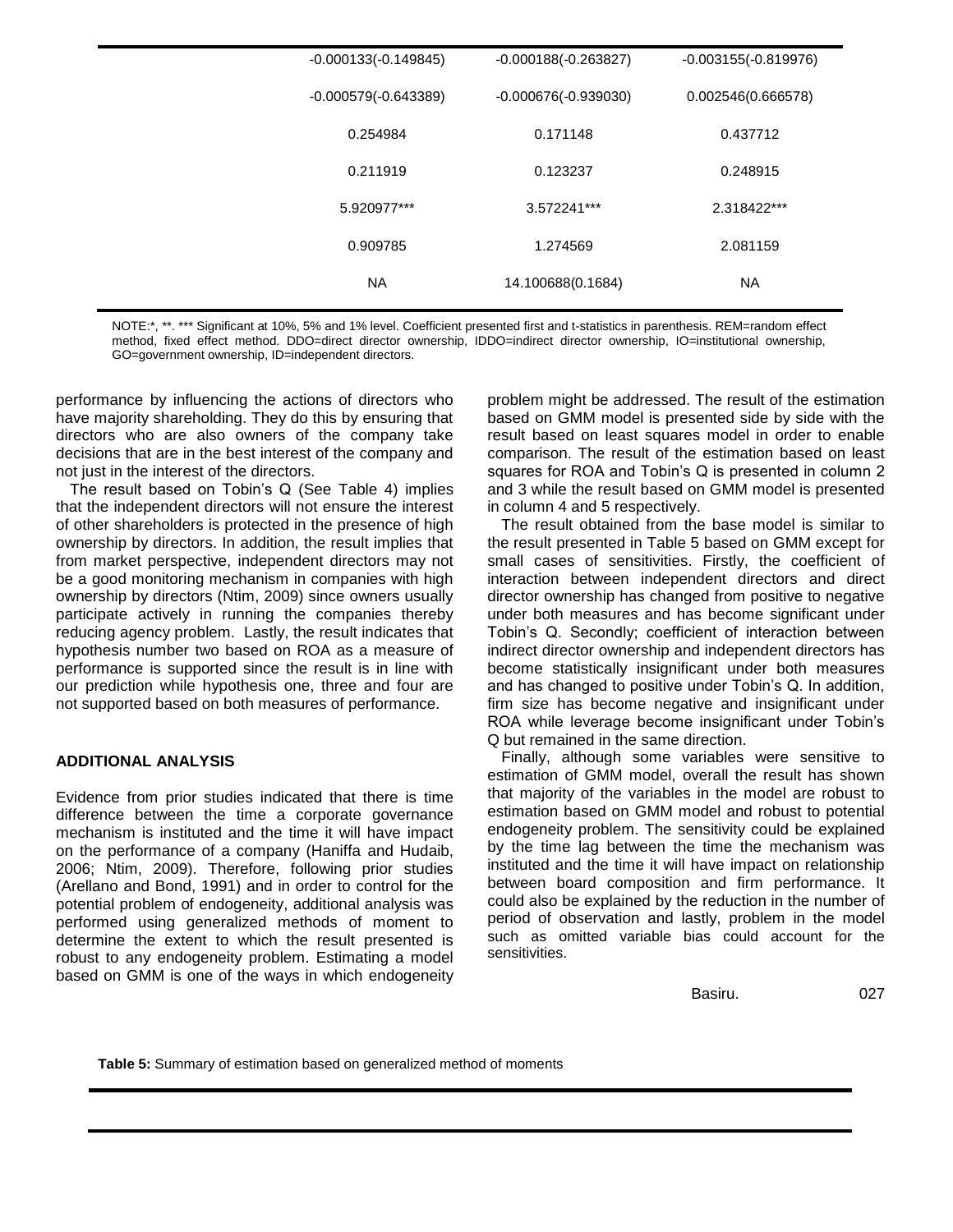| ROA(FEM)               | Tobin's Q (FEM)        | <b>ROA</b>            | <b>TOBIN'S Q</b>      |
|------------------------|------------------------|-----------------------|-----------------------|
| 0.025492(4.333344)***  | $0.0143(1.659)^{*}$    |                       |                       |
| 0.000248(0.006115)     | 0.0047(0.4081)         | $-0.0447(-0.2825)$    | $-0.0266(-1.881)^{*}$ |
| 0.066375(3.648191)***  | $-0.0102(-2.1351)$ **  | 0.0651(1.097)         | 0.0052(0.7353)        |
| $-0.010565(-1.037961)$ | 0.0018(0.6897)         | $-0.0008(-0.0178)$    | 0.0034(0.5233)        |
| 0.012785(0.838729)     | $-0.0020(-0.5448)$     | 0.0049(0.1745)        | $-0.0096(-1.421)$     |
| 0.187289(1.833081)*    | 0.0258(1.0424)         | $-0.0118(-0.0759)$    | 0.0237(1.051)         |
| $-0.1369(-5.8559)$ *** | $-0.0272(-4.3675)$ *** | $-0.0387(-1.720)^{*}$ | $-0.01285(-1.580)$    |
| $-0.004063(-1.087105)$ | 0.0001(0.2732)         |                       |                       |
| $-0.004529(-1.205398)$ | 0.0010(1.4563)         | $-0.0025(-0.6953)$    | 0.000528(0.8146)      |
| $-0.004492(-1.199176)$ | $-0.0001(-0.2638)$     | $-0.0018(-0.5266)$    | $-0.0003(-0.4198)$    |
| 0.001348(0.355399)     | $-0.0006(-0.9390)$     | 0.00531(1.235)        | $-0.0007(-1.632)$     |
| 0.225523               | 0.171148               |                       |                       |
| 0.180756               | 0.123237               |                       |                       |
| 5.037659***            | 3.572241***            |                       |                       |
| 1.643900               | 1.274569               |                       |                       |
| 14.100688(0.1684)      | 14.100688(0.1684)      |                       |                       |
|                        |                        | 2.2792(0.1311)        | 0.073599(0.7861)      |
|                        |                        | 87.57411***           | 51.29472***           |
|                        |                        |                       |                       |

NOTE:\*, \*\*. \*\*\* Significant at 10%, 5% and 1% level. Coefficient presented first and t-statistics in parenthesis. ROA=return on asset, REM=random effect method, fixed effect method. DDO=direct director ownership, IDDO=indirect director ownership, IO=institutional ownership, GO=government ownership, ID=independent directors.

## **Conclusion**

The paper examined the moderating role of independent directors in the relationship between ownership structure and firm performance. Using a sample of 37 finance companies listed on the main market of Bursa Malaysia from 2007 to 2011, we find that independent directors positively moderates the relationship between indirect ownership by directors and ROA while it negatively moderates the relations between indirect director ownership and Tobin's Q. The study has provided evidence on the interacting role of independent directors in the relationship between ownership structure and firm performance.

The finding suggests that independent directors influence the strength and direction of the relationship between ownership structure and firm performance. The findings imply that the policy of the Central Bank for companies to have a board composed of majority independent directors is appropriate for finance companies since it helps to reduce agency problem. Conversely, the presence of independent directors may not be appropriate for companies with high director ownership if the companies want to get high market valuation.

The study has highlighted the fact that although corporate governance mechanisms may enhance performance, their impact on performance depends on the context in which the mechanisms are applied. The study is robust to potential problem of endogeneity since the result obtained based on GMM estimation is similar to the estimation based on least squares model. The study is limited to only finance companies and based on data for five year period from 2007 to 2011. Future studies could increase the sample and observation period.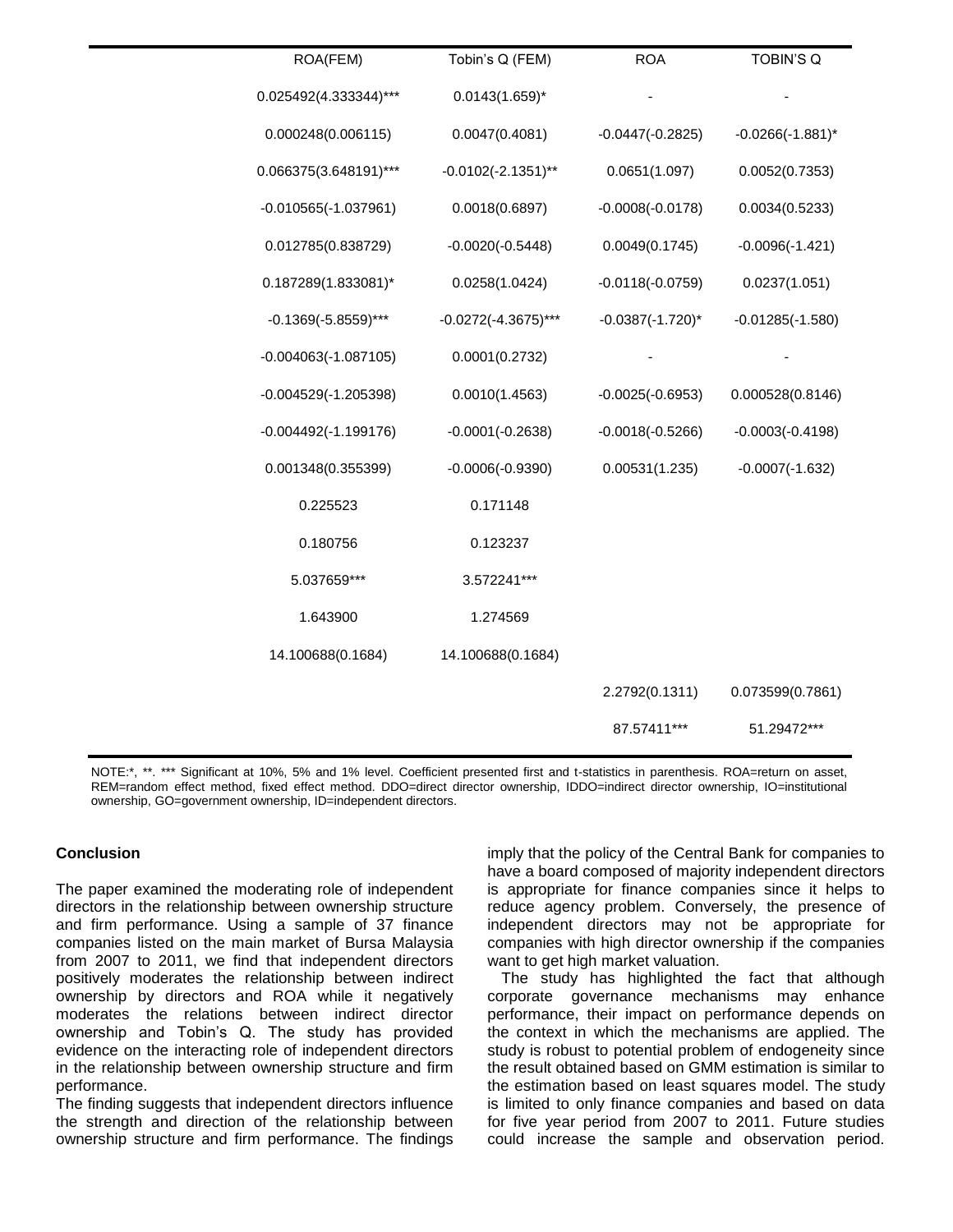Inclusion of unlisted companies and taking a sample from other sectors and economies could provide more evidence and enhance generalizability of these findings. Lastly, future studies could examine the mediating role of independent directors in the relationship between ownership structure and firm performance.

#### **REFERENCES**

- Abdul-Kadir A (1999). The corporate governance trends in Malaysia: February 1999 Finance committee report on corporate governance. Available at: <http://www.sc.com.my/eng/html/resources/speech/> 1999/sp\_990820.pdf Accessed 21/12/2011
- Adnan MA, Htay SN, Ab Rashid HM, Meera AKM (2011). A panel Data analysis on the relationship between corporate governance and bank efficiency, J. Account, Financ. Econ. 1(1): 1-15.
- Aguilera RV, Desender KA, De Castro LRK (2011). A configurational tapproach to comparative corporate governance. Available at SSRN: [thttp://ssrn.com/abstract=1797142.](http://ssrn.com/abstract=1797142) Accessed on 23/03/2012.
- Al Mamun A, Yasser QR, Rahman MA (2013). A discussion of the suitability of only one vs more than one theory for depicting corporate governance. Modern Econ. 4: 37-48.
- Al-Saidi M, Al-Shammari B (2013). Board composition and bank performance in Kuwait: an empirical study. Managerial Auditing J. 28(6): 472-494.

028 E3 J. Bus. Manage. Econ.

- Arellano M, Bond R (1991). Some test of specification for panel data: Monte Carlo Evidence and an application to employment equations. Rev. Econ. Studies. 58: 277-297. http://dx.doi.org/10.2307/2297968.
- Arun TG, Turner JD (2004). Corporate governance of banks in developing economies: Concepts and Issues. Corporate Governance. 12(3): 371-377.
- Atik J (2009). Basel II and extreme risk analysis. Available at [ihttp://www.asil.org/files/atik.pdf](http://www.asil.org/files/atik.pdf) accessed on 13/03/2012.
- Bazdresch S, Werner AM (2000). Contagion of international financial crisis: the case of Mexico. Available at [http://siteresources.worldbank.org/INTMACRO/Resources/Bazdresch](http://siteresources.worldbank.org/INTMACRO/Resources/BazdreschWerner.pdf) [Werner.pdf](http://siteresources.worldbank.org/INTMACRO/Resources/BazdreschWerner.pdf) accessed on 23/04/2012.
- Bozec R, Dia M (2005). Board structure and firm technical efficiency: Evidence from Canadian state-owned enterprises. Eur. J. Oper. Res. 177(3): 1734-1750.
- Brennan NM, Solomon J (2008). Corporate governance, accountability and mechanisms of accountability: an overview. Accounting, Auditing. Accountability J. 21(21): 885-906.
- Brown P, Beekes W, Verhoeven P (2011). Corporate governance, accounting and finance: A review. J. Account. Financ. 5(1): 96-172.
- Cadbury report (1992). Report of the committee on the financial aspects of corporate governance, London.
- Carcello JV, Hermanson D R, Ye ZS (2011). Corporate governance research in accounting and auditing: insights, practice implications, and future research directions. Auditing: A Journal. Practice. Theory. 30(3): 1-31.
- Das A, Ghosh S (2006). Financial deregulation and efficiency: An empirical analysis of Indian banks during the post reform period. Rev. Financ. Econ. 15(3): 193-221.
- Dermine J (2011). Bank Corporate governance, beyond the global<br>banking crisis. Available at: crisis. Available at: [http://papers.ssrn.com/sol3/papers.cfm?abstract\\_id=1781976](http://papers.ssrn.com/sol3/papers.cfm?abstract_id=1781976) Accessed on 23/01/2012.
- Donaldson L, Davis JH (1991). Stewardship theory or Agency theory: CEO Governance Shareholder Returns. Australian J. Manage. 16(1): 49-65.
- Donaldson L (1990). The ethereal hand: organizational economics and management theory. Acad. Manage. Rev. (15): 369-381.
- Gani L, Jermias J (2006). Investigating the effect of board independence on performance across different strategies. The Intl. J. Accounting. 41: 295-314.
- Ghazali NAM (2010). Ownership structure, corporate governance and corporate performance in Malaysia. Intl. J. Commerce. Manage. 20(2): 109-119.
- Haat MHC, Abdul-Rahman R, Mahenthiran S (2008). Corporate governance, transparency and performance of Malaysian companies. Managerial Auditing J. 23(8): 744-778.
- Haniffa R, Hudaib M (2006). Corporate governance structure and performance of Malaysian Listed companies. J. Bus. Financ. Accounting. 33(7-8): 1034-1062.
- Hsu W-HL, Wang GY, Hsu Y-P (2012). Testing mediator and moderator effects of Independent director on firm performance. Intl. J. Mathematical. Models. Methods. Appl. Sci. 5(5): 698-705.

Htay SNN, Ab-Rashid HM, Adnan MA, Meera AKM (2011). Corporate

- governance and risk management information disclosure in Malaysian listed banks: panel data analysis. Intl. Rev. Bus. Res. Papers. 7(4): 159-176.
- Hutchinson M, Gul FA (2004). Investment opportunity set, corporate governance practices and firm performance. J. Corporate. Finance. 10: 595−614.
- Jensen MC, Meckling WH (1976). Theory of firm: managerial behavior, agency costs and ownership structure. J. Financial. Econ. 3(4): 305- 360.
- Kim PK, Rasiah D (2010). Relationship between corporate governance and bank performance in Malaysia during the pre and post Asian financial crisis. Eur. J. Econ. Financ. Admin. Sci. 21: 39-63.
- Kings report (2002). Report of King committee on corporate governance. Available at: <http://www.ecgi.org/codes/documents/>
- u executive\_summary.pdf Accessed 08/09/2011.
- Kline RB (1998). Principles and practice of structural equation modeling. New York, Guilford Press.
- Leuz C, Wysocki P (2008). Economic consequences of financial reporting and disclosure regulation: A review and suggestions for future research. [http://ssrn.com/abstract=1105398.](http://ssrn.com/abstract=1105398) Accessed on 10/10/2011.
- Malaysian code on corporate governance (2007). Available at: [ihttp://www.sc.com.my/eng/html/cg/cg2007.pdf](http://www.sc.com.my/eng/html/cg/cg2007.pdf) accessed 23/07/2011.
- Mokhtar SM, Sori ZM, Abdul-Hamid MA, Zainal AZ, Nasir AM, Yaacob AS, Mustafa H, Daud ZM, Muhamad S (2009). Corporate governance practices and firms performance: The Malaysian case. J. Money. Invest. Banking. 11: 45-59.
- Ntim CG (2009). Internal corporate governance structures and firm financial performance: evidence from South African listed companies. Unpublished PhD Thesis, University of Glasgow.
- Pallant J (2005). Spss survival manual: A step by step guide to data analysis using Spss (2<sup>nd</sup> ed.). Australia: Allen and Unwin.
- Pathon S (2009). Strong boards, CEO power and bank risk-taking. J. Banking. Financ. 33(7): 1340-1350.
- Pearce JA, Zahra SA (1991). The relative power of CEOs and board of directors: association with corporate performance. Strateg. Manage. J. 12(2): 135-153.
- Pfeffer J, Salancik GR (1978). The external control of organization: A resource dependence perspective. New York: Harper and Row Publishers.
- Ponnu CH (2008). Corporate governance structures and performance of Malaysian public listed companies. Intl. Rev. Bus. Res. 4(2): 217-230.
- Praptiningsih M (2009). Corporate governance and performance of banking firms: evidence from Indonesia, Thailand, Philippines, and Malaysia. Jurnal Manajemen dan Kewirausahaan, 11(1): 94-108.
- Rebeiz K, Salameh Z (2006). Relationship between governance structure and financial performance in construction. ASCE J. Manage. Engine. 22(1): 20-26.
- Saleh M, Zulkifli N, Muhamad R (2010). Corporate social responsibility disclosure and its relation on institutional ownership: Evidence from public listed companies in Malaysia. Managerial Auditing J. 25(6), 591-613.
- Shan YG, Mclver RP (2011). Corporate governance mechanisms and financial performance in China: Panel data evidence on listed nonfinancial companies. Asia Pacific Bus. Rev. 17(3): 301-324.
- Tao NB, Hutchinson M (2013). Corporate governance and risk management committee: The role of risk management and